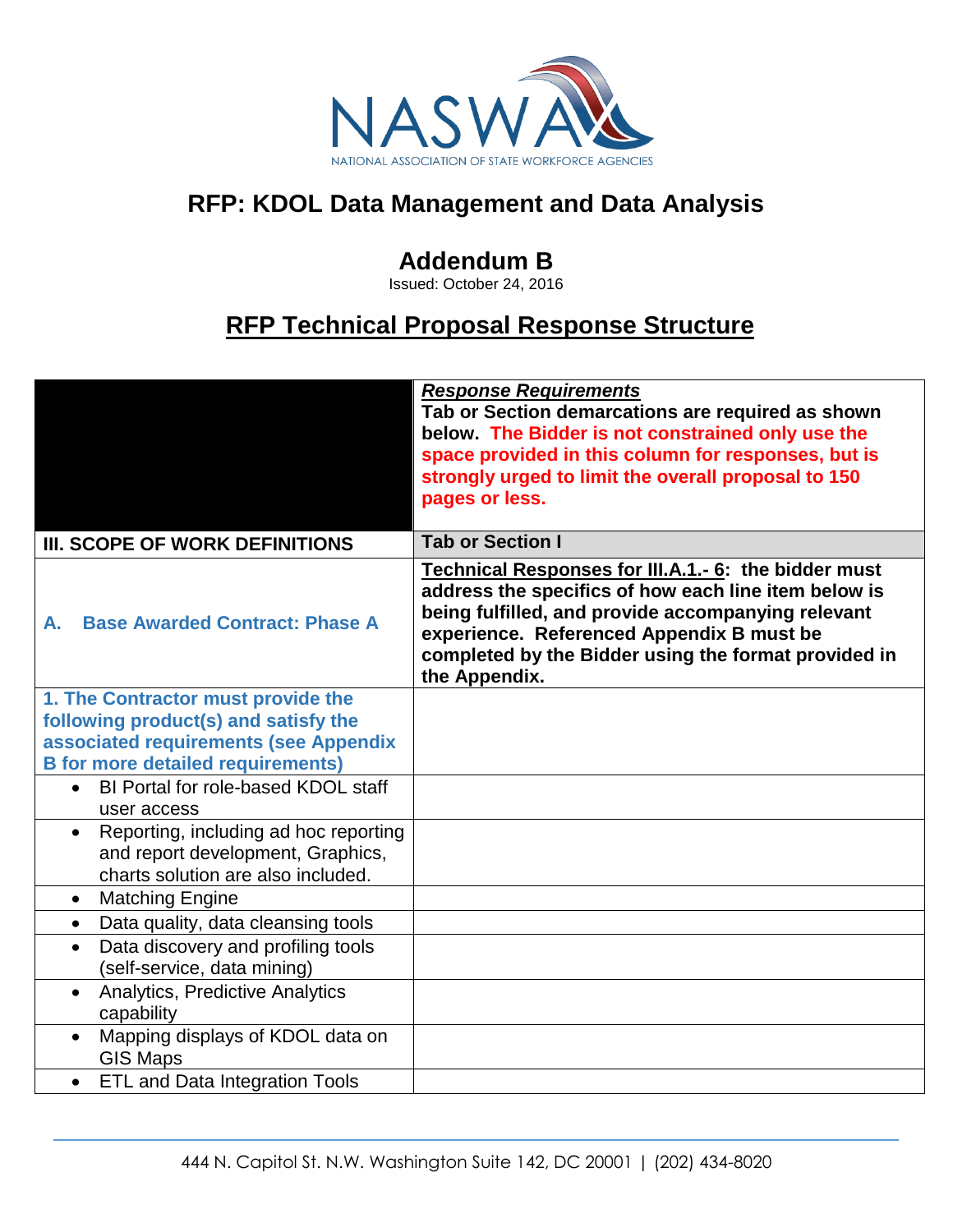

| Infrastructure Specifications to<br>support the solutions (Production,<br>Test, Development).                                                                                                                                                                                        |                                                                                                                                                                                                                                                                                                                                 |
|--------------------------------------------------------------------------------------------------------------------------------------------------------------------------------------------------------------------------------------------------------------------------------------|---------------------------------------------------------------------------------------------------------------------------------------------------------------------------------------------------------------------------------------------------------------------------------------------------------------------------------|
| Output format user or report flexible<br>$\bullet$<br>(PDF, Excel, HTML, XML, etc.)                                                                                                                                                                                                  |                                                                                                                                                                                                                                                                                                                                 |
| Data store<br>$\bullet$                                                                                                                                                                                                                                                              |                                                                                                                                                                                                                                                                                                                                 |
| <b>Configuration and Development</b><br>tools                                                                                                                                                                                                                                        |                                                                                                                                                                                                                                                                                                                                 |
| 2. Metrics to assist with estimating<br>solution pricing                                                                                                                                                                                                                             |                                                                                                                                                                                                                                                                                                                                 |
| 3. Validation of solution                                                                                                                                                                                                                                                            |                                                                                                                                                                                                                                                                                                                                 |
| <b>4. Contractor Training Requirements of</b><br><b>KDOL</b>                                                                                                                                                                                                                         |                                                                                                                                                                                                                                                                                                                                 |
| <b>5. Services</b>                                                                                                                                                                                                                                                                   |                                                                                                                                                                                                                                                                                                                                 |
| 6. Data Quality for Name Address and<br><b>Contact Data</b>                                                                                                                                                                                                                          |                                                                                                                                                                                                                                                                                                                                 |
| <b>Based Awarded Contract: Phase B</b><br>В.<br>and Contract Options C and D<br><b>Approaches</b>                                                                                                                                                                                    | <b>Technical Responses for III.B.1.- 26 and the Special</b><br>Notes: the bidder must address the specifics of how<br>each line item below is being fulfilled, and provide<br>accompanying relevant experience. Referenced<br>Appendices C, D, E must be completed by the Bidder<br>using the format provided in each Appendix. |
| Assessment- Conduct quick<br>1.<br>assessment, four (4) weeks in length, to<br>validate location, access methods and<br>understanding of source data, current gaps<br>in source data.                                                                                                |                                                                                                                                                                                                                                                                                                                                 |
| Assessment write-up review by KDOL<br>2.<br>and NASWA/ITSC. The result of this<br>assessment and A above may result in a<br>collaborative adjustment between KDOL,<br>ITSC, and the Contractor to the pricing for<br>each of these Phases for the remaining<br>their remaining work. |                                                                                                                                                                                                                                                                                                                                 |
| 3.<br>Analysis of existing data and system<br>of record determinations.                                                                                                                                                                                                              |                                                                                                                                                                                                                                                                                                                                 |
| Quality and profiling of existing<br>4.<br>records. Identifying coded data and location<br>of coded value.                                                                                                                                                                           |                                                                                                                                                                                                                                                                                                                                 |
| Design of target data store, including<br>5.<br>rationale and recommendation to ITSC and<br>KDOL on the most appropriate type of data                                                                                                                                                |                                                                                                                                                                                                                                                                                                                                 |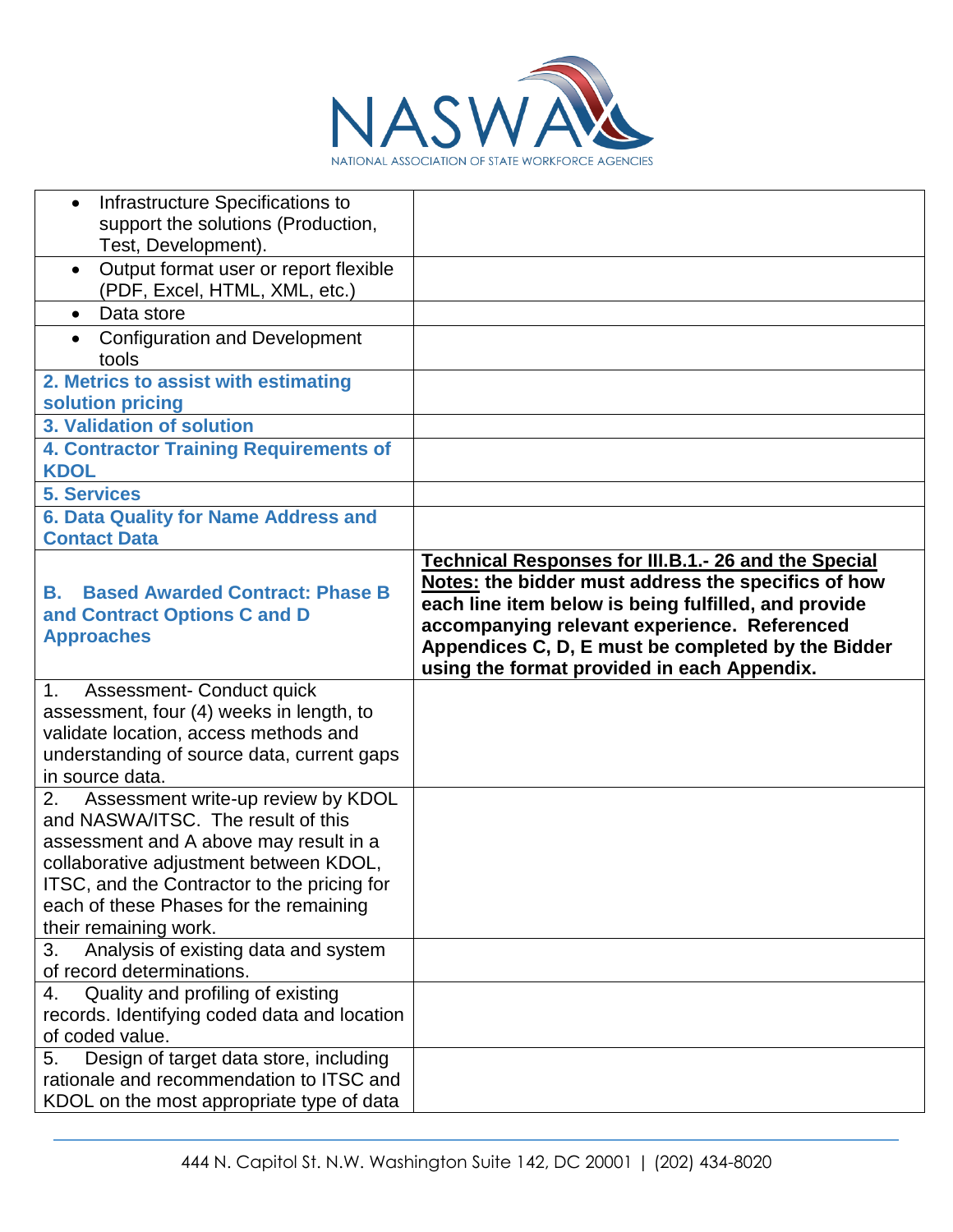

| store with KDOL and ITSC making the final                 |  |
|-----------------------------------------------------------|--|
| determination.                                            |  |
| <b>KDOL</b> establishment of Development<br>6.            |  |
| Target Data store (IE Hardware, Database,                 |  |
| storage) (repeat for Test, Production and                 |  |
| Production failover)                                      |  |
| Design of initial load to target data<br>7.               |  |
| store                                                     |  |
| Development of initial load solution<br>8.                |  |
| Quality checks of source to target<br>9.                  |  |
| 10. Movement of initial load solution to Test             |  |
| environment                                               |  |
| 11. Design of daily sync to target data store             |  |
| 12. Development of target sync to target                  |  |
| data store                                                |  |
| 13. Quality checks for daily sync to target               |  |
| data store. Base number of reports to                     |  |
| validate data quality, completeness and                   |  |
| accessibility                                             |  |
| 14. Movement of Daily Sync load solution                  |  |
| to Test environment                                       |  |
| 15. Analysis of Reporting needs (see limit<br>for Vendor) |  |
| 16. Analysis of Dashboard needs                           |  |
| 17. Design of reporting infrastructure (Data              |  |
| Warehouse, Data Marts, universes, etc.)                   |  |
| 18. Development of Target Data to                         |  |
| reporting data infrastructure                             |  |
| 19. Development of Dashboards                             |  |
| 20. Development of reports                                |  |
| 21. Movement of Dashboards and Reports                    |  |
| to lest                                                   |  |
| 22. Finalization of Design and development                |  |
| documentation.                                            |  |
| 23. Development of operational                            |  |
| guidelines/control procedures to move                     |  |
| solution to production.                                   |  |
| 24. Development of procedures for Failover                |  |
| and fall back of overall solution to                      |  |
| recoverable solution.                                     |  |
| 25. Finalization of daily/cyclical operational            |  |
| procedures                                                |  |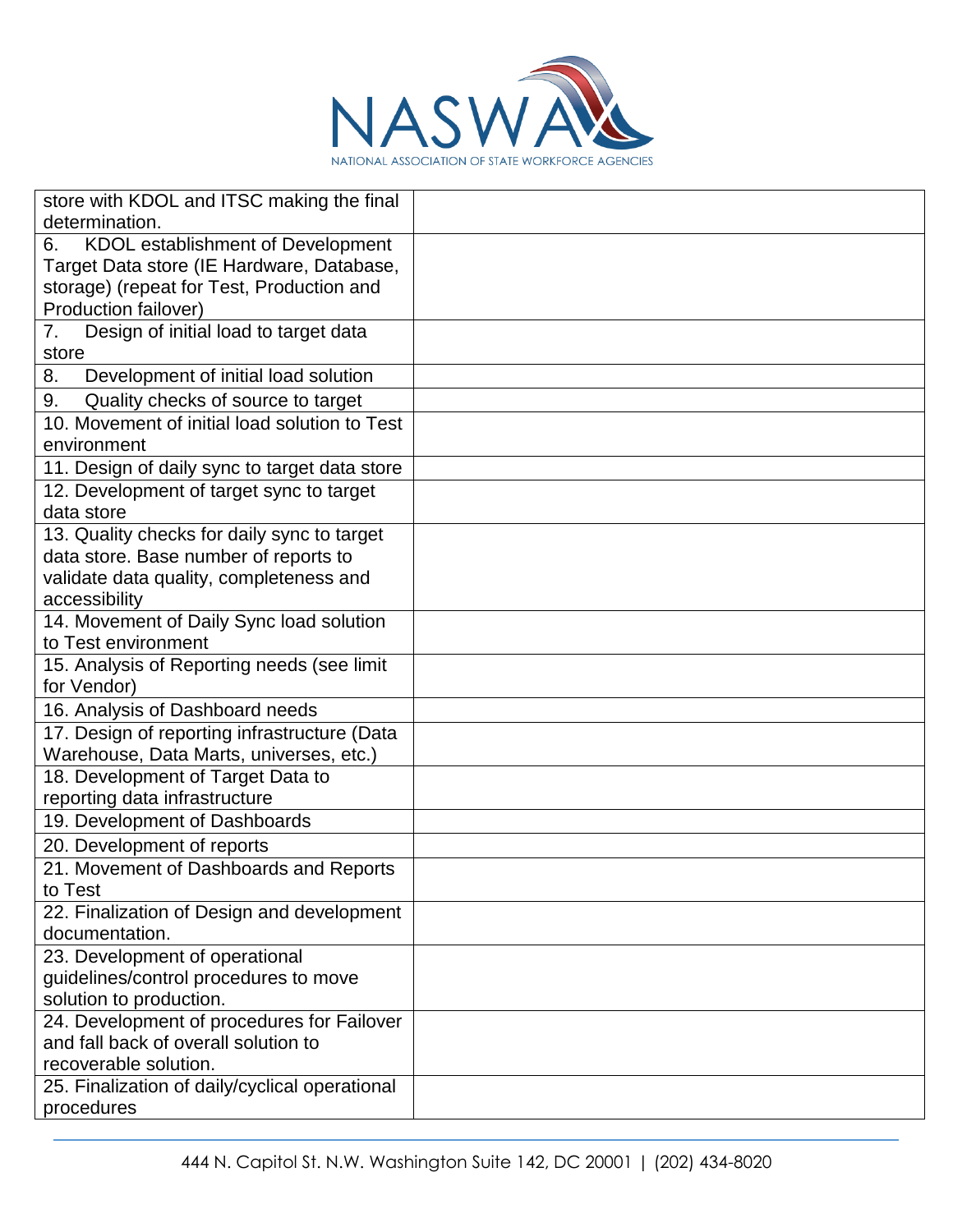

| 26. Testing of failover capabilities.                                               |  |
|-------------------------------------------------------------------------------------|--|
|                                                                                     |  |
| Special Notes on these phases.                                                      |  |
| In most cases production data will be<br>1.                                         |  |
| used as source data to build the data store.                                        |  |
| There are currently 6 major KDOL<br>2.                                              |  |
| production data stores for data, and 4 for                                          |  |
| content which are described in Appendix A.                                          |  |
| In Design and Development steps we<br>3.                                            |  |
| will have one or more developers being                                              |  |
| mentored to accomplish the same work.                                               |  |
| Code checks and configuration checks are                                            |  |
| all expected to include KDOL developers.                                            |  |
| KDOL developers will develop some<br>4.<br>reports in addition to those in Vendor's |  |
| defined list and will be deployed at same                                           |  |
| time.                                                                               |  |
| KDOL Developers will develop some<br>5.                                             |  |
| of the data movement from source to target                                          |  |
| and target to reporting infrastructure.                                             |  |
| Determination at design completion will                                             |  |
| assign from 10-25% to KDOL staff by                                                 |  |
| project team.                                                                       |  |
| Access to VSAM source data will be<br>6.                                            |  |
| supported by KDOL developers. (Many                                                 |  |
| scripts (Batch Cobol and JCL in most                                                |  |
| cases) are already being used to unload                                             |  |
| parts of these data sources). If a VSAM                                             |  |
| utility is needed to support initial load or                                        |  |
| daily sync, vendor will support mainframe                                           |  |
| installation and product usage. Any utilities                                       |  |
| needed to support this effort will be left with                                     |  |
| KDOL and should be included in Phase A                                              |  |
| solution (Our Mainframe has Attunity<br>available on another LPAR but it is not     |  |
| licensed on the KDOL used LPAR and                                                  |  |
| KDOL has no experience with it. And we                                              |  |
| are not sure if it has all modules needed by                                        |  |
| vendor.)                                                                            |  |
| Initial documentation should be<br>8.                                               |  |
| completed within each step. Step is not                                             |  |
|                                                                                     |  |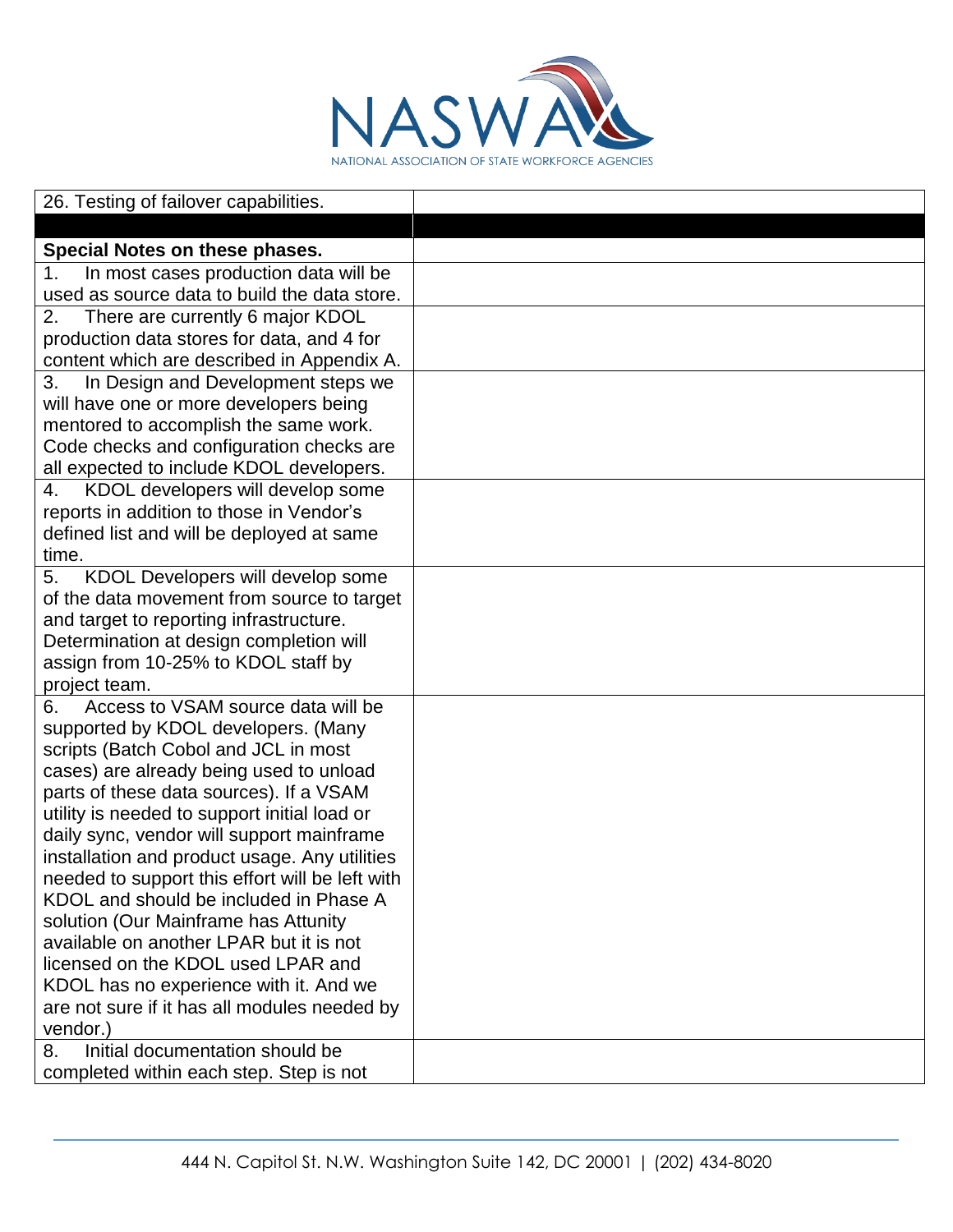

| considered complete unless solution is                        |                                                         |
|---------------------------------------------------------------|---------------------------------------------------------|
| working and documentation is completed.                       |                                                         |
| <b>KDOL technical staff and Business</b><br>9.                |                                                         |
| Subject Matter Experts will be available for                  |                                                         |
| analysis and Design steps and will be the                     |                                                         |
| approval teams for delivered dashboards                       |                                                         |
| and reports.                                                  |                                                         |
| 10. KDOL Staff will execute movement of                       |                                                         |
| solution from Test environment to                             |                                                         |
| Production with vendor providing a support                    |                                                         |
| role. KDOL staff will support daily and                       |                                                         |
| cyclical operational jobs as needed once                      |                                                         |
| solution is moved from development to test                    |                                                         |
| and from test to production.                                  |                                                         |
| 11. Because of volume it is preferred that                    |                                                         |
| daily sync design only move changed data,                     |                                                         |
| not the entire data store. We recognize that                  |                                                         |
| current VSAM files in some cases may not                      |                                                         |
| have adequate date/time stamp that can be                     |                                                         |
| used to drive this.                                           |                                                         |
| 12. Performance of Data movement is a                         |                                                         |
| concern. System of record is usually                          |                                                         |
| available after night batch processing is                     |                                                         |
| completed. This is usually 3-6 AM. From                       |                                                         |
| this time period until users would like to                    |                                                         |
| access the dashboards and reports is                          |                                                         |
| limited as most CSRs start at 7 AM.                           |                                                         |
|                                                               | Technical Responses for III.C.1. - 5.: the bidder must  |
| <b>Phase E Options and Descriptions</b><br>C.                 | address the specifics of how each line item below is    |
|                                                               | being fulfilled, and provide accompanying relevant      |
| 1.                                                            | experience.                                             |
| <b>Integrity Core analytics</b><br>2.<br><b>Incarceration</b> |                                                         |
| 3.                                                            |                                                         |
| <b>Data Discovery for Case</b><br><b>Management</b>           |                                                         |
|                                                               |                                                         |
| <b>NDNH Data Cross Match</b><br>4.                            |                                                         |
| 5.<br><b>SIDES Predictive Scoring</b>                         |                                                         |
|                                                               |                                                         |
|                                                               | <b>Tab or Section II</b>                                |
| <b>SOLUTION OBJECTIVES</b><br>IV.                             | Technical Responses for IV.1. -11.: the bidder must     |
|                                                               | address the specifics of how RFP line items IV.1. - 11. |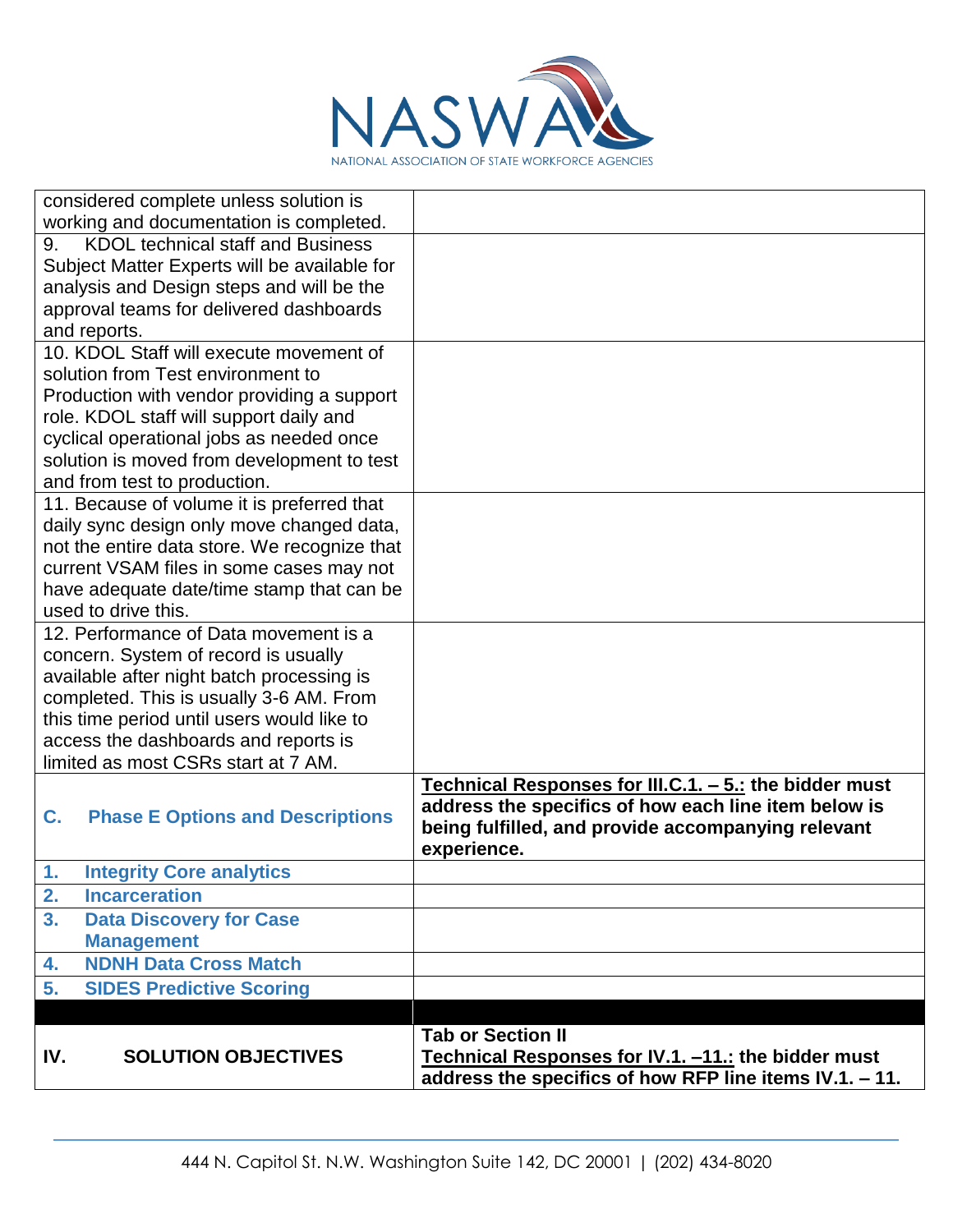

|                                                                      | are being fulfilled, and provide accompanying relevant<br>experience                                                                                                                                                                                                                      |
|----------------------------------------------------------------------|-------------------------------------------------------------------------------------------------------------------------------------------------------------------------------------------------------------------------------------------------------------------------------------------|
| <b>Major Deliverables</b><br>В.                                      | Technical Responses for IV.B.: the bidder must<br>address the specifics of how each RFP Major<br>Deliverable will be fulfilled, and provide accompanying<br>relevant experience. The Bidder must also provide the<br>Deliverables with the Proposal as specified in<br><b>Appendix F.</b> |
|                                                                      |                                                                                                                                                                                                                                                                                           |
| VI.<br><b>PROPOSAL AND</b><br><b>CONTRACTUAL REQUIREMENTS</b>        | <b>Tab or Section III</b><br>The Bidder must provide responses to each line<br>item A. through L, and 3 below                                                                                                                                                                             |
| <b>Eligibility Requirements</b><br>А.                                |                                                                                                                                                                                                                                                                                           |
| <b>Vendor Information</b><br>В.                                      |                                                                                                                                                                                                                                                                                           |
| C.<br><b>References</b>                                              |                                                                                                                                                                                                                                                                                           |
| <b>Financials</b><br>D.                                              |                                                                                                                                                                                                                                                                                           |
| Е.<br><b>Project Roles and Responsibilities</b>                      |                                                                                                                                                                                                                                                                                           |
| <b>Key Personnel</b><br>F.                                           |                                                                                                                                                                                                                                                                                           |
| <b>Lead System and Data</b><br>1.                                    |                                                                                                                                                                                                                                                                                           |
| <b>Management/Integration Architect</b>                              |                                                                                                                                                                                                                                                                                           |
| <b>Project Manager</b><br>2.<br>3.<br><b>BI Analyst</b>              |                                                                                                                                                                                                                                                                                           |
| G.                                                                   |                                                                                                                                                                                                                                                                                           |
| <b>Project Management</b>                                            |                                                                                                                                                                                                                                                                                           |
| <b>Project Manager</b><br>1.<br><b>Project Management Plan</b><br>2. |                                                                                                                                                                                                                                                                                           |
| (PMP)                                                                |                                                                                                                                                                                                                                                                                           |
| <b>Project Status Reporting</b><br>3.                                |                                                                                                                                                                                                                                                                                           |
| <b>Issues Management Plan</b><br>4.                                  |                                                                                                                                                                                                                                                                                           |
| 5.<br><b>Change Management Plan</b>                                  |                                                                                                                                                                                                                                                                                           |
| 6.<br><b>Risk Management Plan</b>                                    |                                                                                                                                                                                                                                                                                           |
| <b>Communication Plan</b><br>7.                                      |                                                                                                                                                                                                                                                                                           |
| <b>Lessons Learned</b><br>8.                                         |                                                                                                                                                                                                                                                                                           |
| H.<br>Quality                                                        |                                                                                                                                                                                                                                                                                           |
| <b>Quality Assurance Plan</b><br>1.                                  |                                                                                                                                                                                                                                                                                           |
| 2.<br><b>Quality Assurance Management</b>                            |                                                                                                                                                                                                                                                                                           |
| <b>Quality Assurance Report</b><br>3.                                |                                                                                                                                                                                                                                                                                           |
| <b>Training</b><br>L.                                                |                                                                                                                                                                                                                                                                                           |
| <b>Training Plan</b><br>1.                                           |                                                                                                                                                                                                                                                                                           |